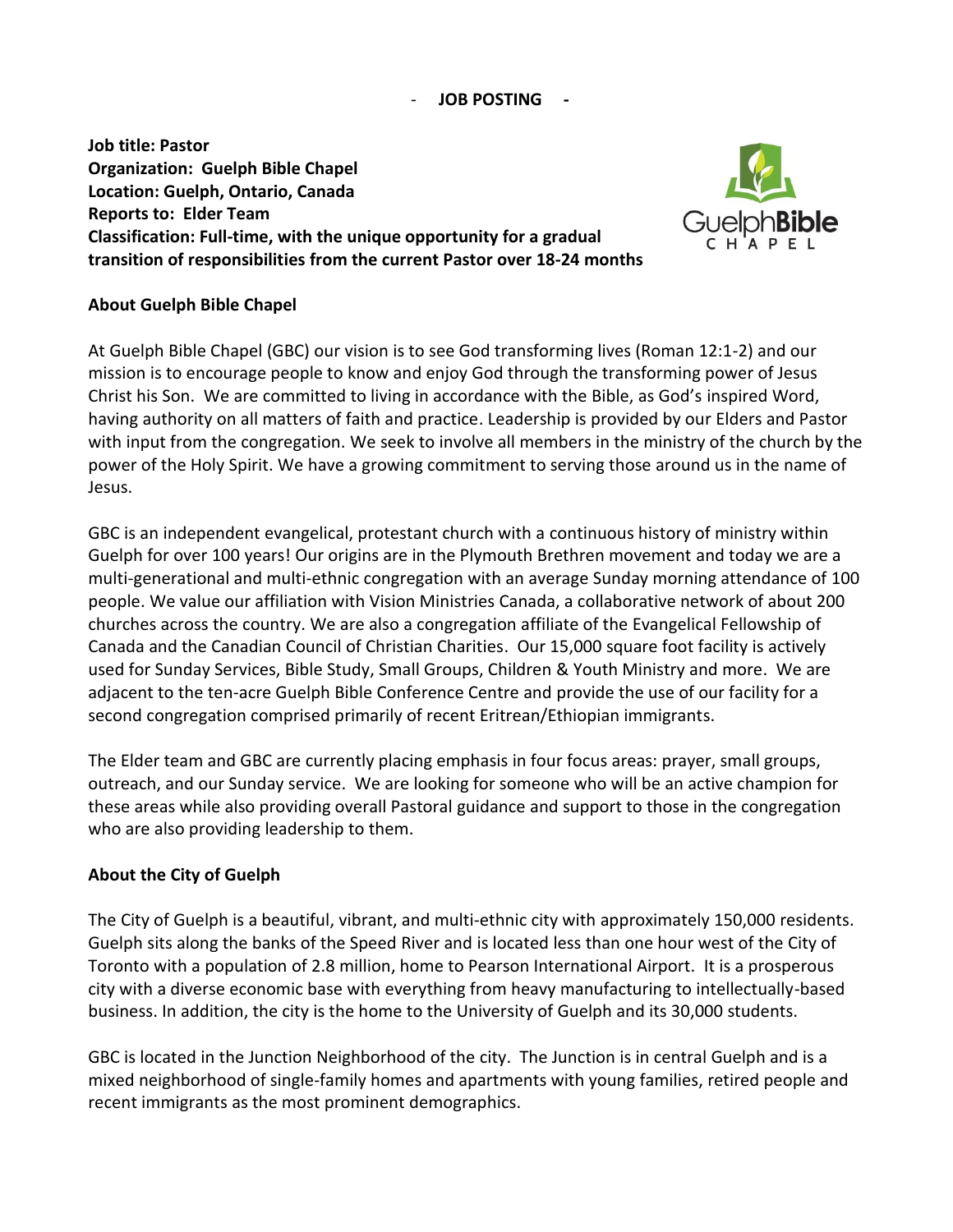# **About the Pastoral Position**

GBC is seeking a Pastor with Godly wisdom as well as a passion for Christ and His church, whose strong faith is deeply rooted in Scripture. This opportunity has arisen because our current Pastor of 16 years has been called, with the blessing of our congregation, to a new area of para-church ministry. It is envisioned that the new Pastor will transition into the role alongside our lead pastor for approximately 12 months after which the new Pastor will assume the lead role while our current Pastor transitions out of pastoral responsibilities over the following 12 months.

Our new Pastor will join our team of Elders and work in plurality with them to enable us to better shepherd, equip, and engage our church to reach our neighborhood (The Junction), Guelph, the surrounding area, and beyond with the Gospel of Jesus Christ. We believe that intentional discipleship, both individual and team-based, is key to making our vision a reality.

While the Pastor will be part of the Elder team with shared leadership, responsibility, and decisionmaking for the spiritual welfare and direction of the church, we seek someone with leadership competencies in the following areas in proportions that are balanced, but have the following order of priority:

- 1. Pastoral primary preaching responsibility; able to listen and counsel, but also especially focused on disciple-making and leadership development
- 2. Vision able to articulate the current (or modified) GBC vision and rally people to that vision always in the context of the Great Commission
- 3. Administrative able to organize people and either develop and deliver ministry, or help others in doing so

Ideally, a key attribute is being able to adapt to change, which includes the ability to change roles when needed in relation to the Elder team - i.e., sometimes leading, sometimes as a peer, and sometimes following.

In addition to the Pastor's primary responsibilities for preaching during Sunday Services and providing care and community engagement during the week, we anticipate the incoming Pastor will focus on the following two primary initial mandates:

- 1. Leading our Congregation to greater local impact through Missional focus The person we are looking for has a deep and genuine desire to fulfill the Great Commission and will have a natural (but Spirit-filled) leaning towards bringing those around him into this work.
- 2. Leadership Development This person will have the desire and ability to use a team approach to develop disciples that are leaders.

# **General Information**

- Candidates should have a minimum of a Bachelor's degree and experience in Pastoral ministry.
- Candidates must be legally eligible to work in Canada.
- A competitive compensation package will be provided based on experience and qualifications. This includes a comprehensive family group benefits plan and RRSP contribution.